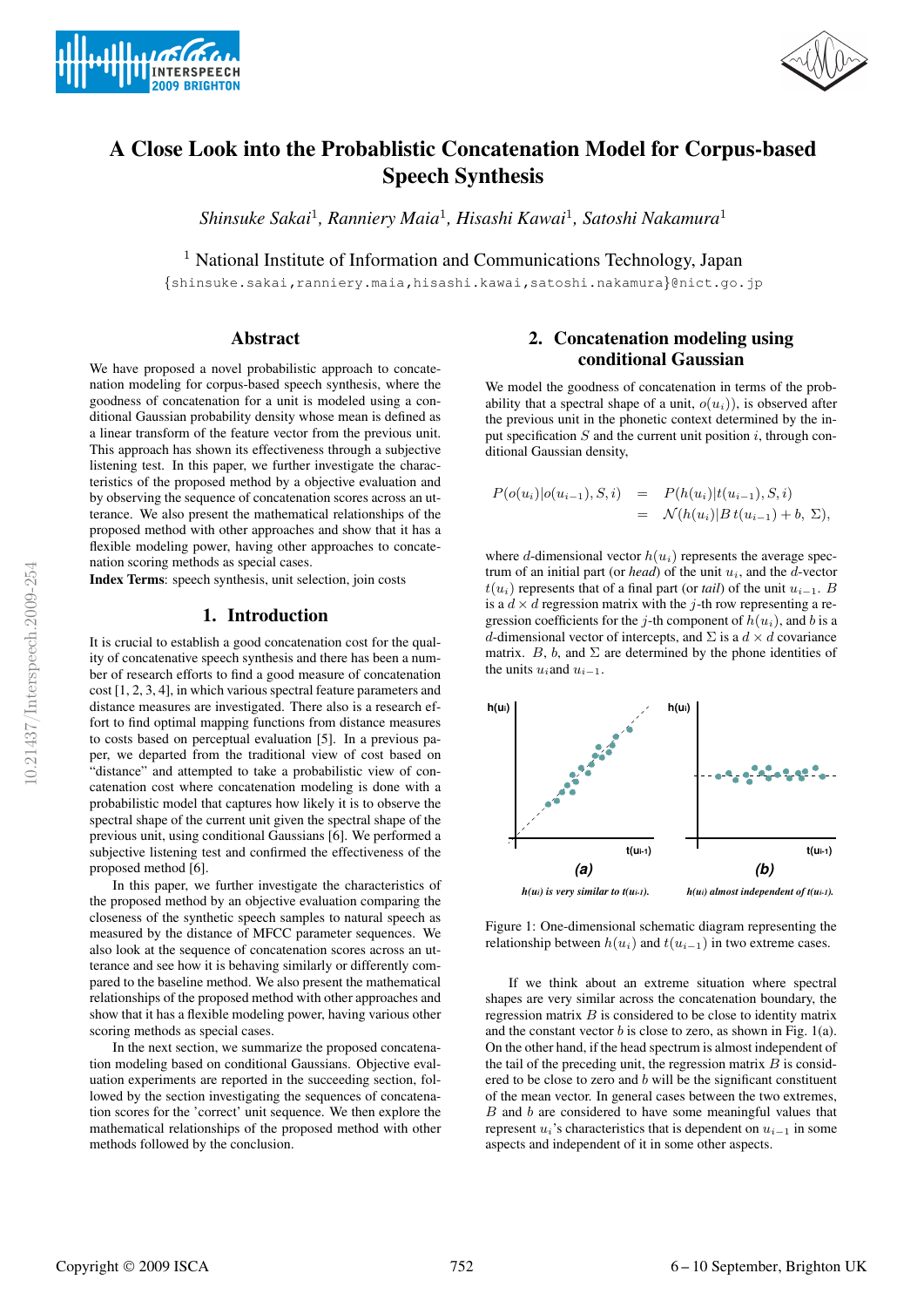#### **2.1. ML estimation of conditional Gaussian model parameters**

The maximum likelihood (ML) estimate of the model parameters,  $B$  and  $b$ , from the training data  $D$  $\{(t_1, h_1), ..., (t_N, h_N)\}\$ is derived as a solution to a simple convex optimization problem. The training data  $\mathcal{D}$  =  $\{(t_1, h_1), ..., (t_N, h_N)\}\$  for a conditional Gaussian model for a particular class of unit boundary (a phone pair, in the current implementation with phone-sized units) consists of all the pairs  $(t_k, h_k)$  of tail and head spectral feature vectors available from the corpus for that class of unit boundary.

By defining a  $d \times (d+1)$  matrix A and a  $(d+1)$ -vector  $s_i$ , such that,

$$
A = \left[ \begin{array}{c|c} b & B \end{array} \right], \quad and \quad s_k = \left[ \begin{array}{c} 1 \\ t_k \end{array} \right], \tag{1}
$$

we see a relationship  $B t_k + b = A s_k$ , and we obtain the estimates of B and b from the estimate of A. The log likelihood  $\mathcal L$ of the training data  $D$  is, therefore,

$$
\mathcal{L}(A, \Sigma; \mathcal{D}) \triangleq \log \prod_{k=1}^{N} \mathcal{N}(h_k | As_k, \Sigma)
$$
  
= 
$$
-\frac{dN}{2} \log 2\pi - \frac{N}{2} \log |\Sigma|
$$

$$
-\frac{1}{2} \sum_{k=1}^{N} (h_k - As_k)^T \Sigma^{-1} (h_k - As_k). \qquad (2)
$$

Taking the partial derivative of  $\mathcal L$  with regard to  $A$ ,

$$
\frac{\partial \mathcal{L}}{\partial A} = -\frac{1}{2} \sum_{k=1}^{N} \{ -(\Sigma^{-1} + \Sigma^{-1}^{T})(h_k - As_k)s_k^T \}
$$

$$
= \Sigma^{-1} \sum_{k=1}^{N} (h_k - As_k)s_k^T.
$$
 (3)

By setting the partial derivative to zero, we obtain the ML estimate of A,

$$
\hat{A} = (\sum h_k s_k^T) (\sum s_k s_k^T)^{-1}.
$$
 (4)

The covariance matrix  $\Sigma$  can be estimated as the sample covariance around the conditional mean  $\hat{A}$  s<sub>k</sub>, and it reduces to

$$
\hat{\Sigma} = \frac{1}{N} \sum_{k=1}^{N} h_k h_k^T - \hat{A} \frac{1}{N} \sum_{k=1}^{N} s_k h_k^T.
$$
 (5)

Since the number of different combinations of tail phones and head phones is roughly the square of the number of phones, we may not have enough training data for some combinations of tail and head phones, and this sparse data situation can vary depending on how large the available training data is. In order to achieve robust training of conditional Gaussians (CGs), we tie the model parameters using phonetic decision-tree clustering. The models are clustered according to the phonetic questions about the tail phones [6].

## **3. Objective evaluation experiments**

In our previous paper [6], we demonstrated the effectiveness of the proposed approach through a subjective listening test using a corpus-based speech synthesizer reported in [7], with Euclidean distance as the baseline, which has been reported to be a good predictor of perceived discontinuity when measured on Mel-cepstral feature parameters [8]. In the test, eight subjects listened to the speech synthesis output from two synthesizers, one of which adopting Euclidean distance and the other with the proposed conditional Gaussian (CG) models for concatenation cost. They were asked to give scores of 1 to 5 to each utterance. The results of the listening test is shown in Table 1. The mean opinion score with the proposed method was significantly higher than the baseline at the 1% level by the paired t-test.

Table 1: 5-level mean opinion scores for the two synthesizers [6].

| Euclidean |  |
|-----------|--|
|           |  |

In this paper, we further investigate the effectiveness of the proposed method through the evaluation in an objective way, by comparing the closeness of the synthetic speech to natural speech as measured by the distance of the MFCC parameter sequence. The differences of the lengths of the parameter sequences were absorbed using dynamic time warping [9]. In the closed part of the evaluation, a set of 29 prompt sentences from the corpus for developing the synthesizer [6] was synthesized using the baseline and proposed methods for concatenation modeling. Fig. 2 plots the average distances between synthetic and natural speech for the baseline (Euclidean distance) and the proposed method (conditional Gaussian). Table 2 shows the means and the standard deviations of the MFCC distances for the baseline and the proposed approach. From the figure and the table, we see that the proposed method achieves smaller distance to natural speech. This difference turned out to be statistically significant at the 1% level.

Table 2: Test results for the closed data, i.e. training sentences. 'cg dists' represents the proposed method that employs conditional Gaussian-based concatenation models and 'euc dists' represents the baseline with Euclidean distance. Standard deviation of the dtw distances are shown in the column headed by "s.d."

|           | number | mean       | s.d. |
|-----------|--------|------------|------|
| cg dists  | ٥g     | 16.1       | 2.26 |
| euc dists |        | $\sqrt{7}$ |      |

We also performed an open test by synthesizing 50 conversational sentences (categorized as conv ) used in the Blizzard Challenge 2005 [10]. Fig. 3 plots the average distances between synthetic and natural speech for the baseline (Euclidean distance) and the proposed method (conditional Gaussian) in the open test. Table 3 shows the means and the standard deviations of the MFCC distances for the baseline and the proposed approach. In the open case, the difference between the proposed method and the baseline is smaller, but the proposed method was still significantly closer to the reference natural speech at the 5% level.

By comparing Fig. 2 and Fig. 3, we note that the distances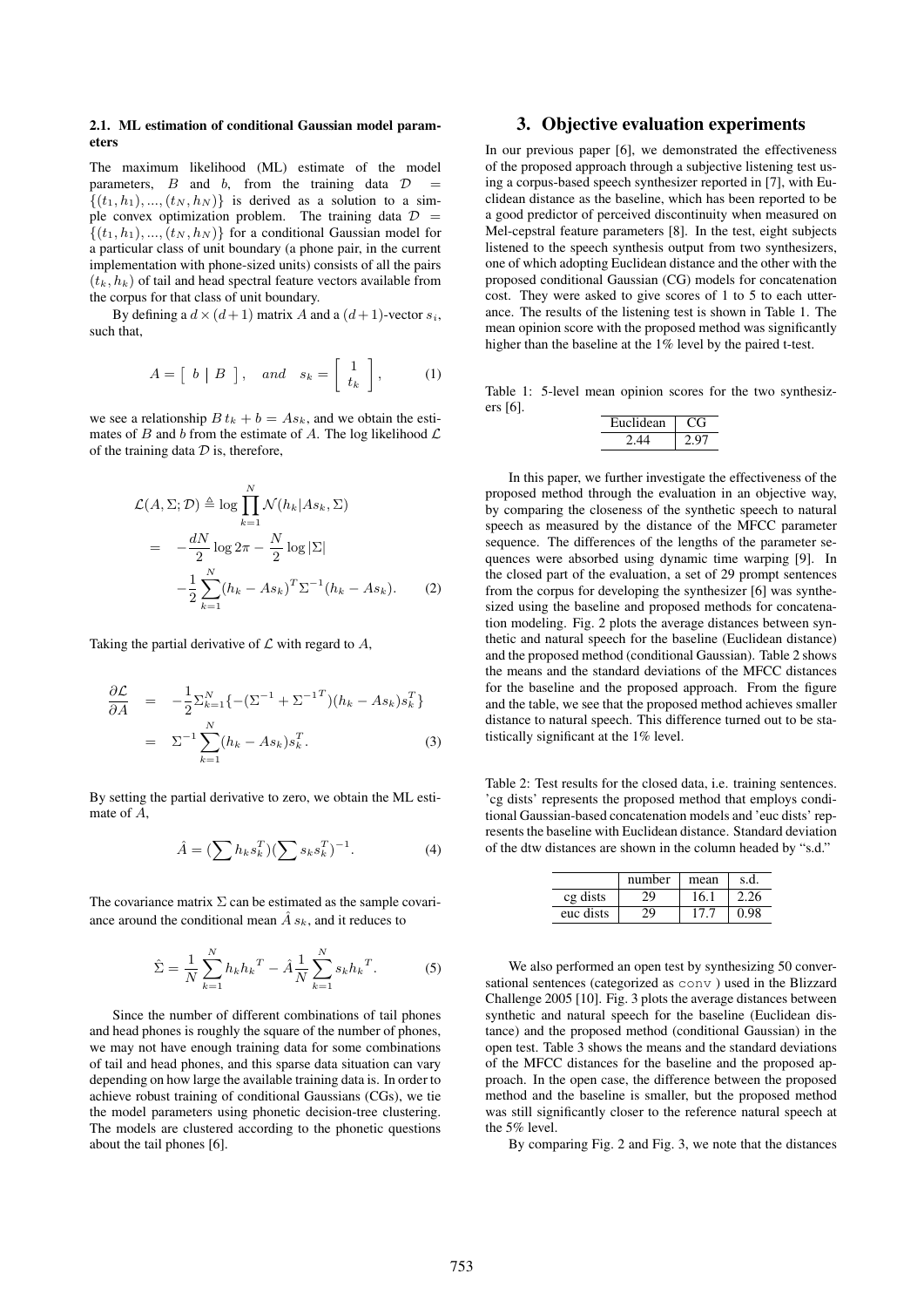

Figure 2: Average MFCC distance between synthetic and natural speech for the baseline (green squares) and the proposed approach (blue dots). The 29 points along the horizontal axis represents the 29 utterances.

to the reference natural speech is smaller for the synthesized speech of closed sentences with both Euclid distance (baseline) and the conditional Gaussian (proposed), due to the fact that the target and concatenation models are trained, as well as the unit database was developed using the data set that includes this reference natural speech. This also confirms that the distance measure used here in the objective evaluation has an expected characteristics.

We also note that the variance of the distances among sentences for Euclidean distance is not very much different between closed data and the test data since this distance measure is not based on a model estimated from the training data.

On the other hand, we note that the distance between the synthesized speech and the reference natural speech gets very small for some sentences (for example, the sentence 15 and the sentence 27 in Fig. 2). A possible reason for this will be that the feature vectors of synthesis units for these sentences happened to be very close to the values (i.e. means of the Gaussian models) predicted by the target and concatenation models.

Table 3: Test results for the open data. 'cg dists' represents the proposed method that employs conditional Gaussian-based concatenation models and 'euc dists' represents the baseline with Euclidean distance. Standard deviation of the dtw distances are shown in the column headed by "s.d."

|           | number | mean  | s.d. |
|-----------|--------|-------|------|
| cg dists  |        | 18.31 |      |
| euc dists |        | 18.48 |      |

## **4. A close look at the concatenation scores**

In order to investigate the properties of the concatenation scores in more detail, concatenation scores based on conditional Gaussian models and Euclidean distance for a sequence of database units that corresponds to one sentence are plotted in Figure 4. For the ease of visual comparison, squares of the Euclidean distances are also plotted (red dots and solid lines.) This utterance is also part of the training data for target and concatenation models.



Figure 3: Average MFCC distance between synthetic and natural speech for the baseline (green squares) and the proposed approach (blue dots). The 50 points along the horizontal axis represents the 50 utterances.

Interestingly, by comparing the graphs for conditional Gaussian model and Euclidean distance, wee see that the rough trends are similar between the two concatenation score methods. One explanation for this similarity may be that diagonal components in the transform matrix  $B$  are prominent in many of the conditional Gaussian models and they are both influenced by the goodness of the boundaries determined automatically by the forced alignments using a speech recognizer.

On the other hand, we note that there are several points where scores based on Euclidean distance has a big dip whereas scores by conditional Gaussian does not have such a big dip, e.g. transitions at  $6$  ('-' to 'ay') and  $49$  ('n' to 's'). A natural interpretation of this would be that it is unlikely to have a small Euclidean distance between phones with very different spectral shapes when the boundary assignment is accurate, whereas it is possible to have a good score with conditional Gaussian models since the conditional mean given by transforming the left unit feature vector can have a shape similar to the right unit feature vector.

#### **5. Relationships with other approaches**

The proposed concatenation score between the feature vector from the left unit,  $t$  and the feature vector from the right unit  $h$  is a log probability given by the conditional Gaussian model and expressed as

$$
\log \mathcal{N}(h|B t + b, \Sigma)
$$
  
=  $-\frac{d}{2} \log 2\pi - \frac{1}{2} \log |\Sigma|$   
 $-\frac{1}{2} (h - (B t + b))^T \Sigma^{-1} (h - (B t + b)),$  (6)

where the model parameters,  $B$ ,  $b$ , and  $\Sigma$  depends on the pair of phone identities for the left and right units. The integer  $\overline{d}$  is the dimensionality of the vectors  $h$  and  $t$ . By comparing this equation with the formulas for other distance measures, we realize that the proposed method has an interesting relationships with other approaches.